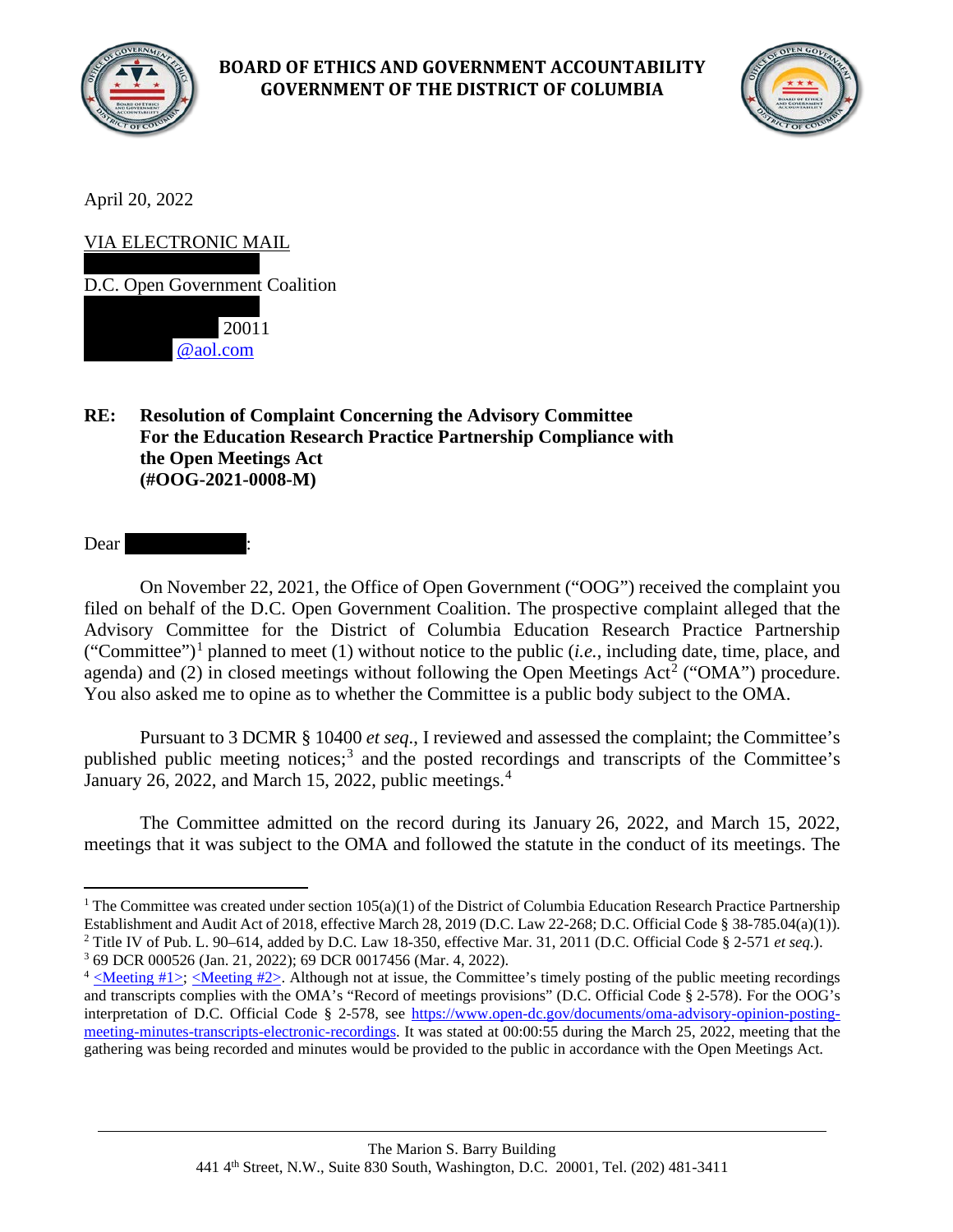Committee's admission and conduct resolve the issue. Therefore, I find it unnecessary to opine on the issue of whether the Committee meets the legal definition of a public body subject to the OMA because the Committee has voluntarily complied with the OMA.

As discussed below, the Committee timely published and posted the required public meeting notices for its first meeting on January 26, 2022, and its next meeting on March 15, 2022. Notices for both public meetings appear to be compliant with the OMA's "Notice of meetings" and "Open meetings" provisions.<sup>[5](#page-1-0)</sup> The Committee did not enter into a closed session during either meeting. So it was unnecessary to provide in its public notices an intent to enter closure. The Committee, by its admission and by supplying the statutory required public notice of its meetings and by not entering a closed session, renders the prospective complaint moot. Therefore, pursuant to 3 DCMR § 10403.1(f)<sup>[6](#page-1-1)</sup> I am dismissing your complaint. Below, I explain the reasons for this dismissal.

## **I. ANALYSIS**

## **The Committee stated on the public record during its first two meetings that it was subject to the OMA. Since the Committee also complied with the OMA's "Notice of meetings" provisions and did not enter a closed session during its meetings, the perspective complaint is moot.**

The Committee's first two public meetings did occur on January 26, 2022, and March 15,  $2022<sup>7</sup>$  $2022<sup>7</sup>$  $2022<sup>7</sup>$ . The public was invited to remotely attend the meetings through Webinar.<sup>[8](#page-1-3)</sup> During both meetings, the Committee conscientiously acknowledged on the public record its duty to comply with the OMA at timestamps 1:27 and 1:47:25 at the January 26, 2022, meeting and 1:04 at the March 15, 2022, meeting.<sup>[9](#page-1-4)</sup> The Committee's admissions and adherence to the OMA, resolve the query you raise. I find that the due Committee's public statement that they are subject to the OMA, their voluntary adherence to the OMA, and their expression of a willingness to comply with the OMA in the future, further discussion of the issue of the Committee's legal status as a public body is unnecessary. However, below I do address the issue of public notice compliance that you raised in your OMA complaint.

The D.C. Open Government Coalition was concerned that the Committee would meet without first providing the statutory required public notice of its first public meeting on December 6, 2021, effectively closing the meeting to the public. Under the OMA's "Notice of meetings" (D.C. Official Code § 2-576) provisions, a public body cannot meet without first providing public notice of a planned meeting.<sup>[10](#page-1-5)</sup> The OMA requires notice to the public at least 48 hours or two business days, whichever is greater, before the meeting occurs. Public notice must include the date, time, location, and draft meeting agenda. The draft meeting agenda must notify the public if the entity intends to enter a closed meeting, the reason, and statutory authority for doing so. The OMA also requires that the timely public

<sup>7</sup> *E.g.*[, DC Education Research Collaborative.](https://www.urban.org/projects/dc-education-research-collaborative)

<span id="page-1-0"></span><sup>5</sup> Respectively, D.C. Official Code §§ 2-576; 2-575.

<span id="page-1-1"></span><sup>6</sup> DCMR § 10403.1 states that the Director of Open Government "may dismiss a complaint on one or more of the following grounds: . . . (f) the complaint becomes moot due to action taken by the Public Body."

<span id="page-1-3"></span><span id="page-1-2"></span><sup>8</sup> Timestamps 00:00:18 and 00:01:06 of the January 26, 2022 and March 15, 2022, meetings, respectively.

<span id="page-1-4"></span><sup>9</sup> See recordings, *supra* note 4.

<span id="page-1-5"></span><sup>&</sup>lt;sup>10</sup> The lead-in language to D.C. Official Code § 2-576 states: "[B]efore meeting in open or closed session, a public body shall provide advance public notice as follows . . . ."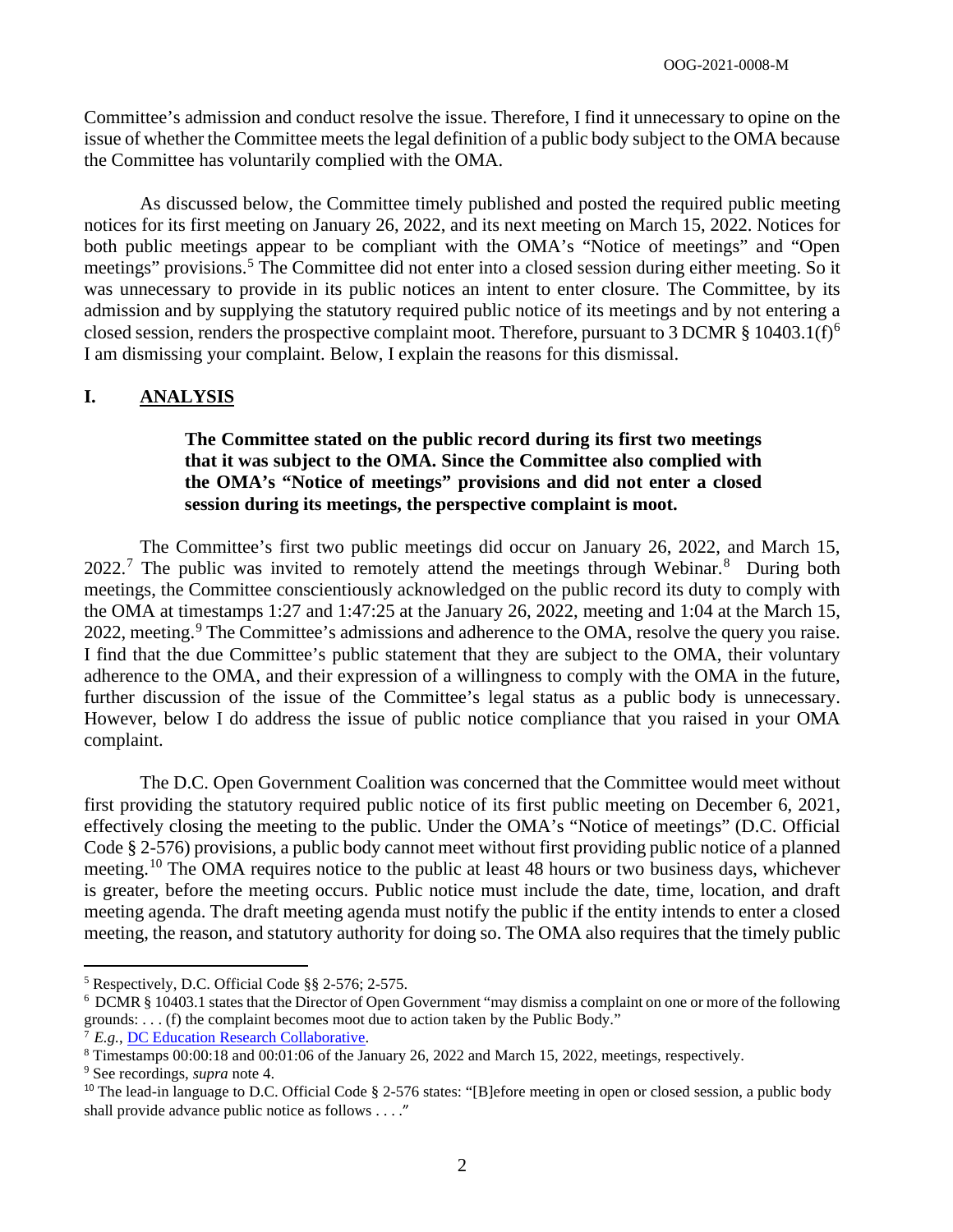notice be posted on the public body's website or the District government's website and published in the *Register*. [11](#page-2-0) The OMA's physical posting of notices requirement is currently suspended through December 31, 2022, due to COVID-19.<sup>[12](#page-2-1)</sup>

The Committee provided the OMA-required forms of public notice for its first two meetings. Public notices of both meetings were published in the *Register* and apparently on its website, giving well more than the minimum advance notice required of non-emergency meetings.<sup>[13](#page-2-2)</sup> Because the Committee provided timely public notice of its January 26, 2022, and March 15, 2022, public meetings as required, there was no OMA violation.

Also published in the *Register* is the Committee's advance schedule, announcing dates and times of meetings through September 13, 2022.<sup>[14](#page-2-3)</sup> The Committee has also posted this same advance public meeting schedule on its website.[15](#page-2-4) The advance public meeting notices published in the *Register* and posted on the Committee's website decrease the likelihood of a prospective OMA public meeting notice violation for those dates.

I note, per the OMA's regulations, the Committee has begun including, below its agendas, the required notation "This meeting is governed by the Open Meetings Act. Please address any questions or complaints arising under this meeting to the Office of Open Government at [opengovoffice@dc.gov.](mailto:open.govoffice@dc.gov)"[16](#page-2-5)

Altogether, the record shows that the Committee is operating as not only as a public body, but one eager to learn, and comply with the OMA and its regulations.

## **II. CONCLUSION**

During its first two meetings, the Committee conscientiously acknowledged its duty to comply with the OMA and did so. The Committee provided timely public notice on its website and in the *Register* of the meetings at issue. The Committee did not enter a closed session so notice of intent to enter closure was not required in those notices. The Committee's action and inaction make the complaint moot. Therefore, I find that the Committee's January 26, 2022, and March 15, 2022, public meetings were OMA compliant, so no action is required. Accordingly, your complaint is dismissed.<sup>[17](#page-2-6)</sup> Pursuant to the OMA regulations, a copy of your complaint is attached.<sup>[18](#page-2-7)</sup>

The Committee's advance meeting notices were posted and published well in advance of the meeting dates. However, the Committee does not have draft meeting agendas or means for the public

<span id="page-2-0"></span><sup>&</sup>lt;sup>11</sup> See the OMA's "Notice of meetings" provisions (D.C. Official Code § 2-576).

<span id="page-2-1"></span><sup>&</sup>lt;sup>12</sup> See D.C. Official Code  $\frac{8}{9}$  2-576(6).

<span id="page-2-2"></span><sup>13</sup> 69 DCR 000526 (Jan. 21, 2022); 69 DCR 001745 (Mar. 4, 2022).

<span id="page-2-3"></span><sup>14</sup> 69 DCR 001746 (Mar. 4, 2022).

<span id="page-2-4"></span><sup>&</sup>lt;sup>15</sup> Regarding the advance listed meetings, the website states "information will be shared in advance of each meeting." I assume the other information to be posted will include the location, dial-in link or telephone number for virtual meetings, and a notice of intent to enter closure, if applicable. You may view the information her[e https://www.urban.org/projects/dc](https://www.urban.org/projects/dc-education-research-collaborative)[education-research-collaborative](https://www.urban.org/projects/dc-education-research-collaborative).

<span id="page-2-5"></span><sup>16</sup> 69 DCR 001745 (Mar. 4, 2022); *accord* 3 DCMR § 10409.2.

<span id="page-2-6"></span> $17$  3 DCMR §§ 10401.1(b), 10403(b), (f).

<span id="page-2-7"></span><sup>18</sup> *See* 3 DCMR §10403.2.